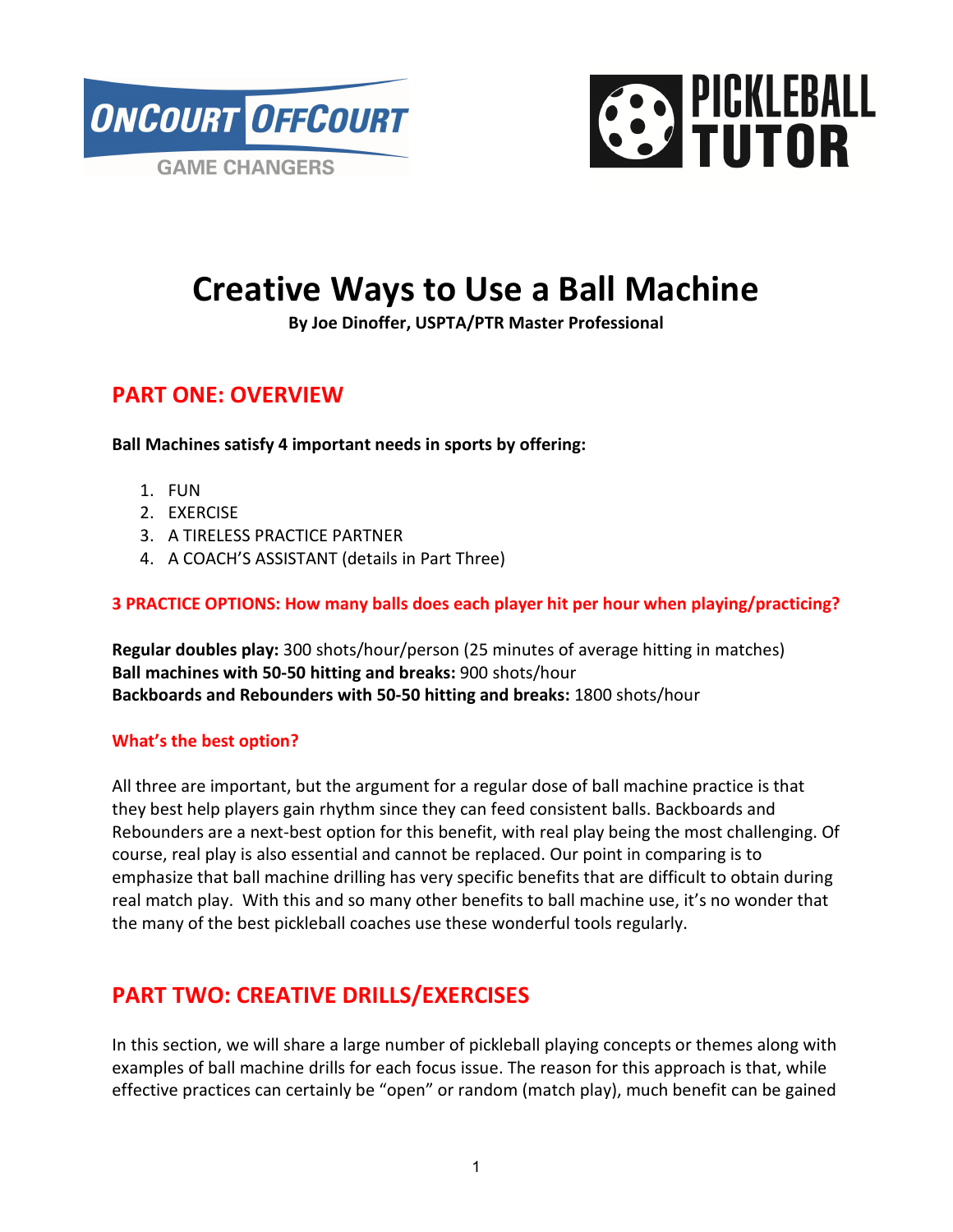from systematic and repetitive blocked or serial practice. Blocked practice means hitting the same shot over and over again. Serial practice means you are practicing a specific pattern, such as approach and volley, and that you are practicing that same pattern repeatedly. Most coaches agree that players who improve most quickly structure their practice with a specific shot or concept as follows:

## Blocked practice **Serial Practice** Serial Practice **Serial Practice** Random or Real Play

#### **14 winning coaching trends and using ball machines to practice these top concepts:**

- 1. **Shot Specificity:** Focus on grooving one shot until you are confident that you can hit it at least several times in a row. Remember that improvement retention is highest when you focus on one shot at a time. Repetition, repetition, repetition. Practice alone does not make perfect; perfect practice makes perfect.
- 2. **Target Areas:** Create realistic targets, whether primary (above the net) or secondary (on the opposite side of the net on the court surface). Make them large enough to succeed and build confidence, but also challenging enough to push you to improve. Use a 70% success rate as a good starting point and general guideline.
- 3. **Timing:** As players improve, both ball renognition and paddle preparation need to speed up. Practicing with a ball machine can greatly help in this area since, with the simple turn of a dial, the machine can feed balls at faster speeds and also with faster frequencies. The rule of thumb is to recognize much of the ball's speed, direction, and arc when it is still on your opponent's side of the net and also initiate your initial turn and movement into position before the ball crosses the net onto your side of the court.
- 4. **Rhythm:** Ball machines simulate players hitting with a consistent rhythm. An effective tactic against this type of player is to change the ball rhythm you hit with in order to break that opponents' comfortable rally rhythm. Here's the drill: Identify three ball speeds you can execute. Call them slow, medium, and fast. Practice patterns such as slow, slow, medium, medium, fast, fast, and repeat. Or, just one of each. Or slow, medium, fast, fast, medium, slow, slow, medium fast, etc.
- **5. Shot Tolerance:** Impatience is one of the biggest downfalls of otherwise very good tennis players. Having high shot tolerance means "tolerating" hitting more balls in a row than your opponent. For example, if you feel that hitting 8 in a row is challenging for you, implement a 50% over-learning process. In this example, don't just hit 8 in a row, but try for 12.
- 6. **Aerobic vs. Anaerobic Training:** We all know that tennis naturally combines both aerobic and anaerobic exercise. Real play involves sequences of balls in various patterns or combinations, and most of these patterns are of short duration. While it is tempting to hit 30 balls in a row on a ball machine, avoid the temptation. The patterns that will best transfer over to real play are normally just 5-ball to 10-ball patterns, and not more. Hit your designated amount of shots in a row, then pause the machine and recover for about 15 seconds to simulate between point breaks, and then resume your practice with another sequence on the machine. If your intensity is high and you recover fully between shots, your workout can push both your aerobic and anaerobic limits.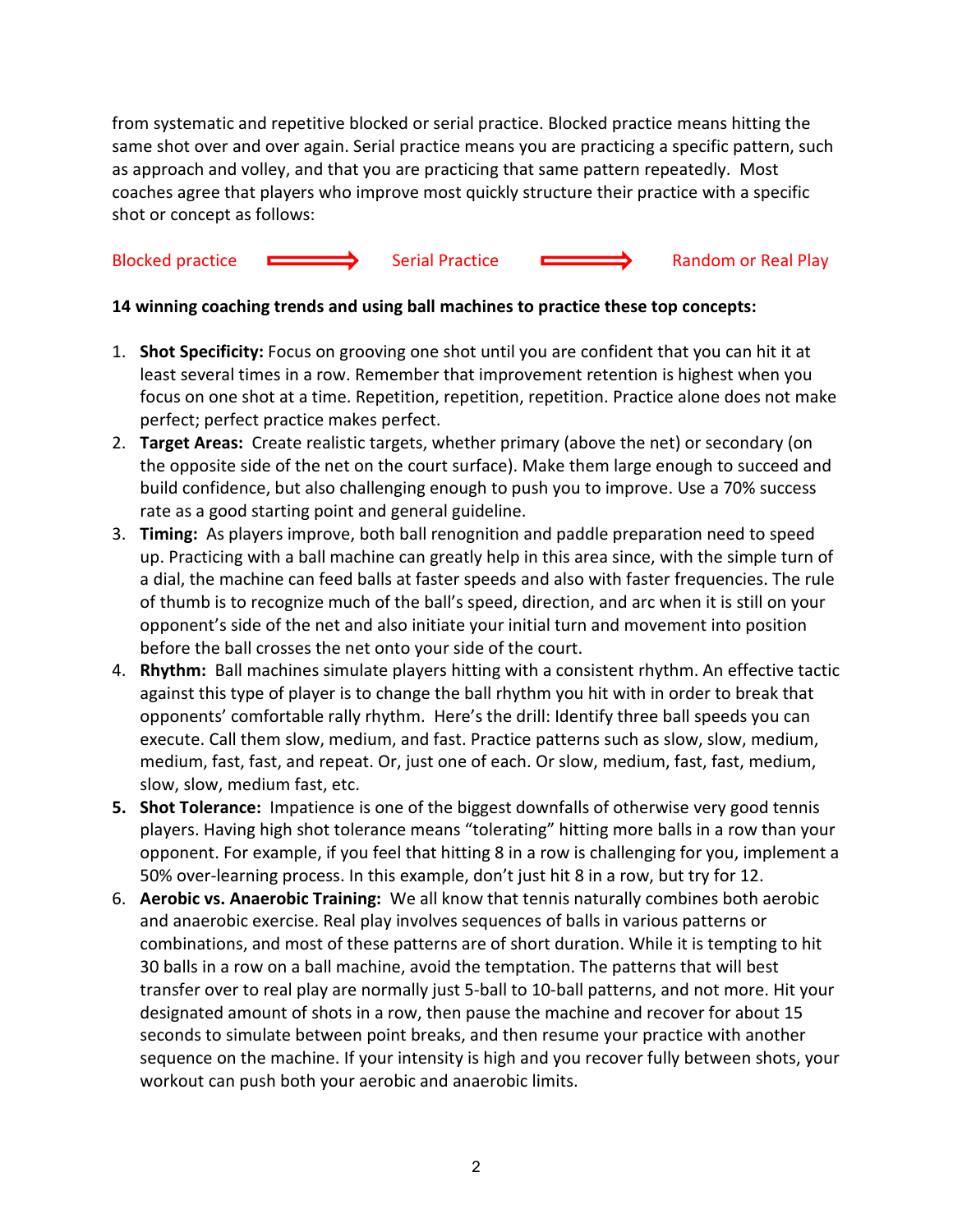- 7. **Movement and Positioning:** When most people picture someone hitting on a ball machine, they imagine a player standing still and hitting ball after ball after ball, waiting for the ball to come to them. This common mistake is the opposite of effective practice. In fact, it's like owning a car but never learning how to drive it. Set up your practice realistically and as close to real play as possible. Move to the ball and recovery fully. Remember that a pickleball ball is not a dog. It won't come to you, you must move to it.
- 8. **Footwork Patterns:** Getting on balance should be your goal before hitting any shot. The two subgroups of balance are static (stationary) balance and dynamic (moving) balance. It's inevitable to need both, since the one thing predictable about racquet and paddle sports is that they are unpredictable. Their multi-directional and unpredictable nature demands that players are quick and agile, as well as proficiently able to accelerate and decelerate. Use a ball machine two ways to develop these skills. First, identify one shot and its required movement and repeat again and again. Second, put the machine on random oscillation and practice putting your movement skills to the test.
- 9. **Decision-making Drills:** Pickleball is a game of fast decision-making. Whether it be on the execution end of the court or when you are judging/reacting to the incoming ball, being decisive is essential. Here's a drill to help players react and make decisions according to the incoming ball they are about to hit. Add a number of multi-colored balls to the standard white balls in the ball machine's hopper. Decide in advance what a fed white ball or a fed colored ball means. For example, if a white ball is fed, hit that shot crosscourt. If a colored ball is fed, hit that shot down the line. There are numerous ways to practice this concept. i.e. Lob or dropshot, hard or soft, lob or low over the net, etc.
- 10. **First Strike** First-strike is a catchy way to describe an aggressive style of competitive play like a one-two punch in boxing. With this style of play, athletes look for their first opportunity to hit an aggressive dominating shot to put their opponent on the defensive. To begin developing this slightly risky first-strike approach, it is helpful to use the consistent ball-throwing capabilities of a ball machine. For example, feed a ball to your strongest shot, such as your forehand groundstroke. Then experiment by hitting harder than you feel you can control. This inevitably leads to multiple errors, and you need to remember that this is to be expected. Trust in the process that gradually you will become more consistent. If needed, create a larger-than-normal target area to help you feel successful and then make it slightly smaller at regular intervals.
- 11. **Serve +1:** This concept is an extension of "First Strike" and it simply means to focus on the serve and then the very next shot. To practice this concept with a ball machine, you will need a remote or a partner to assist. Serve and then quickly press the remote to activate the machine to hit what is simulating a return of your serve. Set up a very aggressive target zone into which you should aim.
- 12. **Return +1:** The return of serve is well documented as the most underpracticed yet truly critical shot in tennis. Return +1 means that you are working on your return of serve AND the shot right after that!
- 13. **Return of Serve** Set up the machine to serve to start the point. Considering the importance of the return of serve, repetitive practice to various targets based on different incoming serves is essential.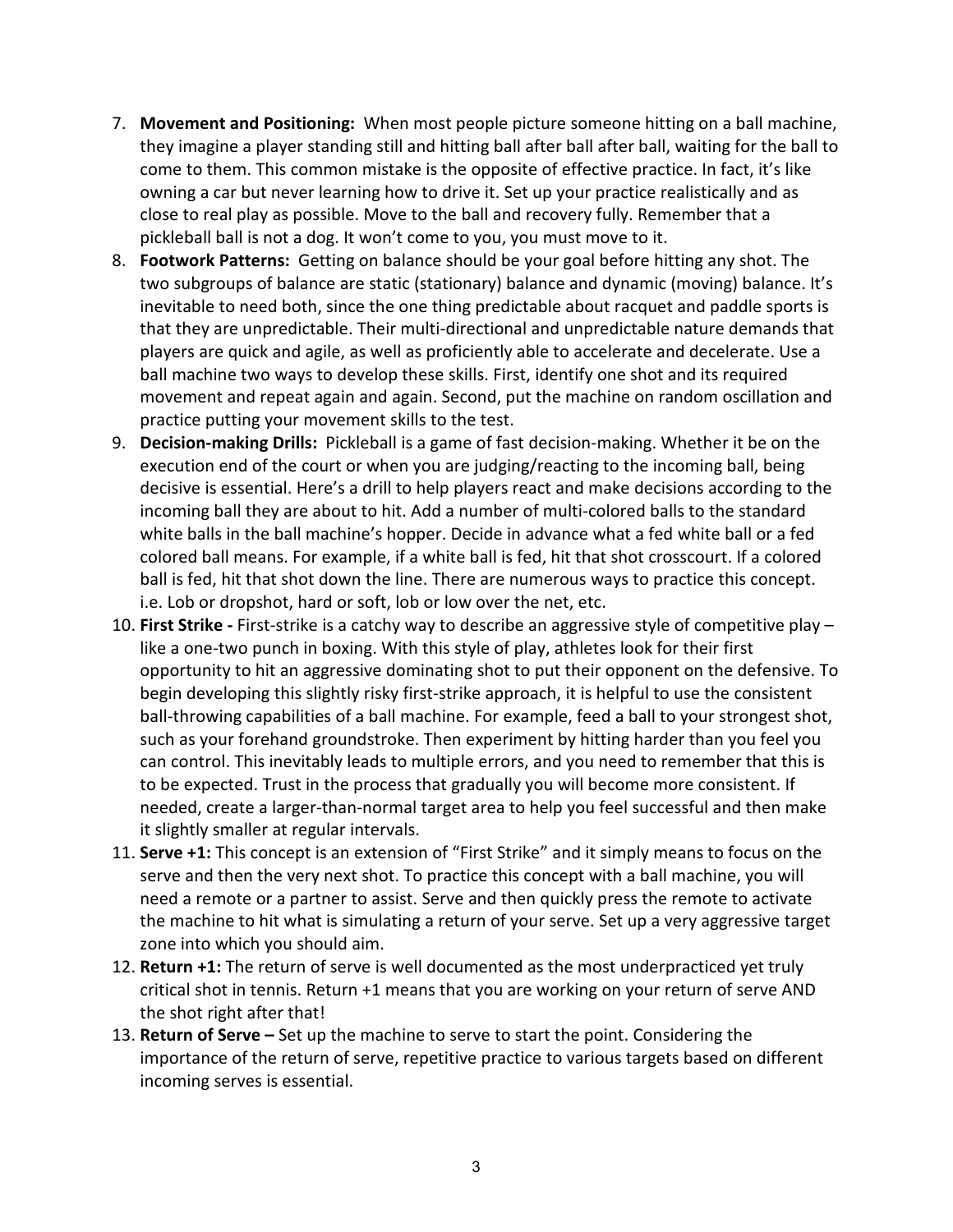14. **Point finishers:** This concept can be used to practice overheads, swinging volleys, high volleys, high short groundstrokes and other point finishing shots. Let's take overheads as an example and create a drill for doubles (note that this drill can be used for singles as well). Set the machine feed a lob to start the point. Set up the frequency of the feed very slow at 10 seconds. Here's how it works: If the machine throws the next ball before the previous point is completed, the receiving team scores that point. This encourages the team starting the point with an overhead to finish the point quickly, and on that single shot as often as possible. Of course, since the team hitting overheads has an advantage, score just 1 point for overhead team. But score 2 points for the lobbing team. The goal of the defending team is obviously to keep the ball in play as long as possible. Remember to set the machine to oscillate from side to side or in random mode so all players get an equal opportunity to hit that first shot.

## **PART 3: HOW THE BEST COACHES/TEACHERS USE BALL MACHINES**

Part Two covered how to use ball machines to accelerate the learning process. In this section, we will identify how coaches use ball machines to enhance the overall learning experience for their students in addition to their shot-making skills. Let's identify 3 of the qualities demonstrated by the best coaches in the world:

- 1. They establish excellent rapport with their students.
- 2. They use a principle called 'guided discovery' to help their students become self-sufficient.
- 3. They use the best available teaching tools.

In all 3 of these qualities, ball machines can play a very important role. Let's identify how this works in each aspect of coaching listed above.

- 1. EXCELLENT RAPPORT: First, the best teachers develop excellent rapport and personal relationships with their students. Unfortunately, the majority of group pickleball lessons involve "coach feeding" with the teacher calling out instructions and corrections from across the net. While feeding drills can be intermittently used without problem, coaches should avoid using them as the basis for all of their group instruction. In addition to pairing up students to hit with or feed to one another, ball machines enable and encourage close interaction between coaches and students. Let's call this format "coach freedom," where the coach is free to rove and make corrections privately to each person. Remember the old saying: "Praise in public but correct in private."
- 2. GUIDED DISCOVERY: Second, the best teachers use the principle of guided discovery as the basis of their coaching. The students need to reach their own conclusions through reason, logic, and experience. Then, on their own, they become self-sufficient problem solvers, instead of dependent learners waiting for their teachers to feed them new information. The consistent feeds of a ball machine definitely facilitate guided discovery.